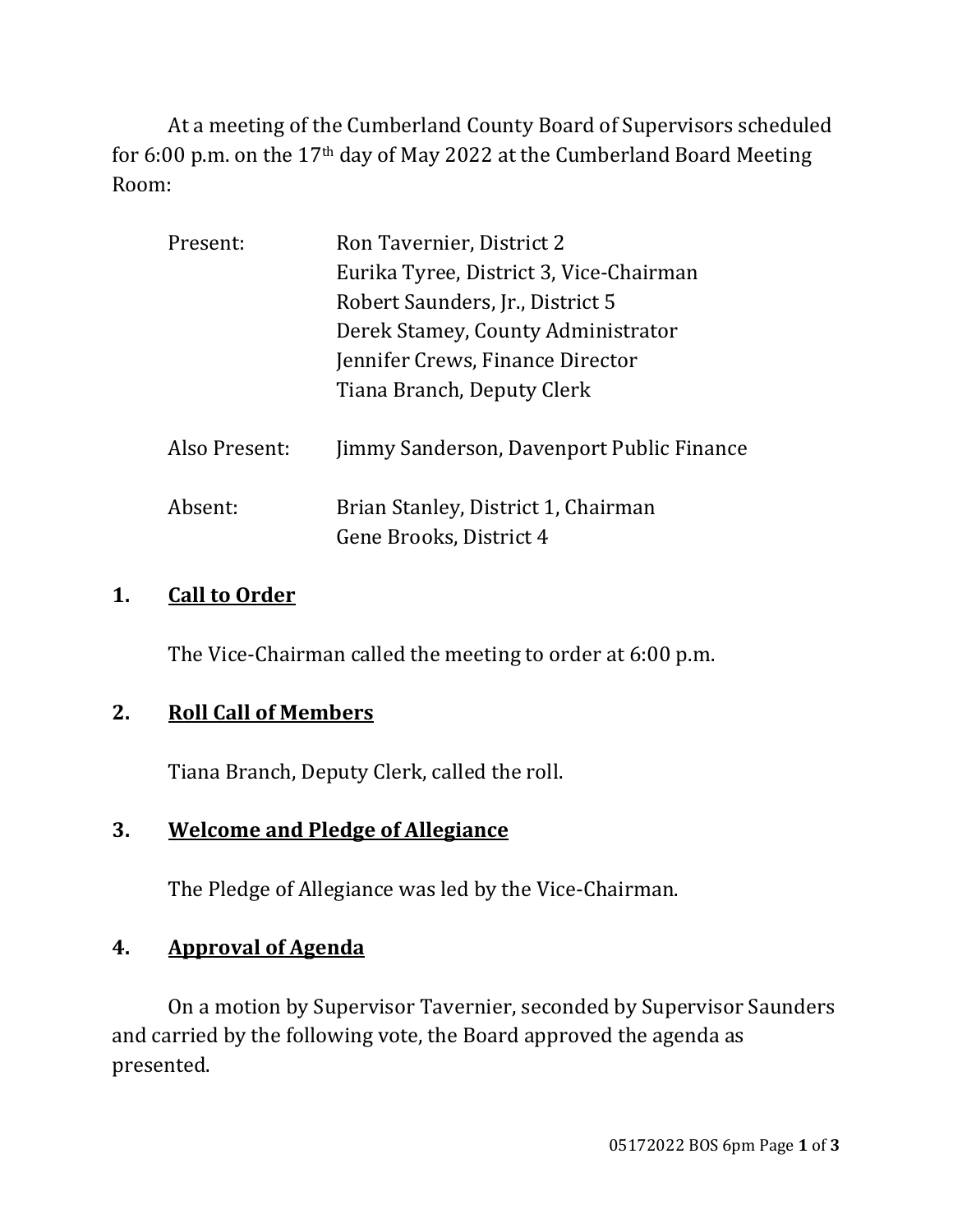| Vote: | Mr. Stanley - absent |
|-------|----------------------|
|       | Mrs. Tyree – aye     |
|       | Mr. Saunders – aye   |

Mr. Tavernier – aye Mr. Brooks – absent

## **5. New Business**

a. Authorization for Davenport Public Finance to Continue Moving Forward with the Debt Refunding/Refinancing Process

On a motion by Supervisor Saunders, seconded by Supervisor Tavernier and carried by the following vote, the Board authorized the continuance of moving forward with the debt refunding and refinancing process.

| Vote: | Mr. Stanley – absent | Mr. Tavernier – aye |
|-------|----------------------|---------------------|
|       | Mrs. Tyree – aye     | Mr. Brooks – absent |
|       | Mr. Saunders – aye   |                     |

### **6. Request to Set Public Hearing**

a. Consideration of a Resolution Authorizing a Lease/Leaseback of Real Property and Improvements Owned by Cumberland County

On a motion by Supervisor Saunders, seconded by Supervisor Tavernier and carried by the following vote, the Board set the public hearing for June 14, 2022:

| Vote: | Mr. Stanley – absent | Mr. Tavernier – aye |
|-------|----------------------|---------------------|
|       | Mrs. Tyree – aye     | Mr. Brooks – absent |
|       | Mr. Saunders – aye   |                     |

### **7. Adjourn**